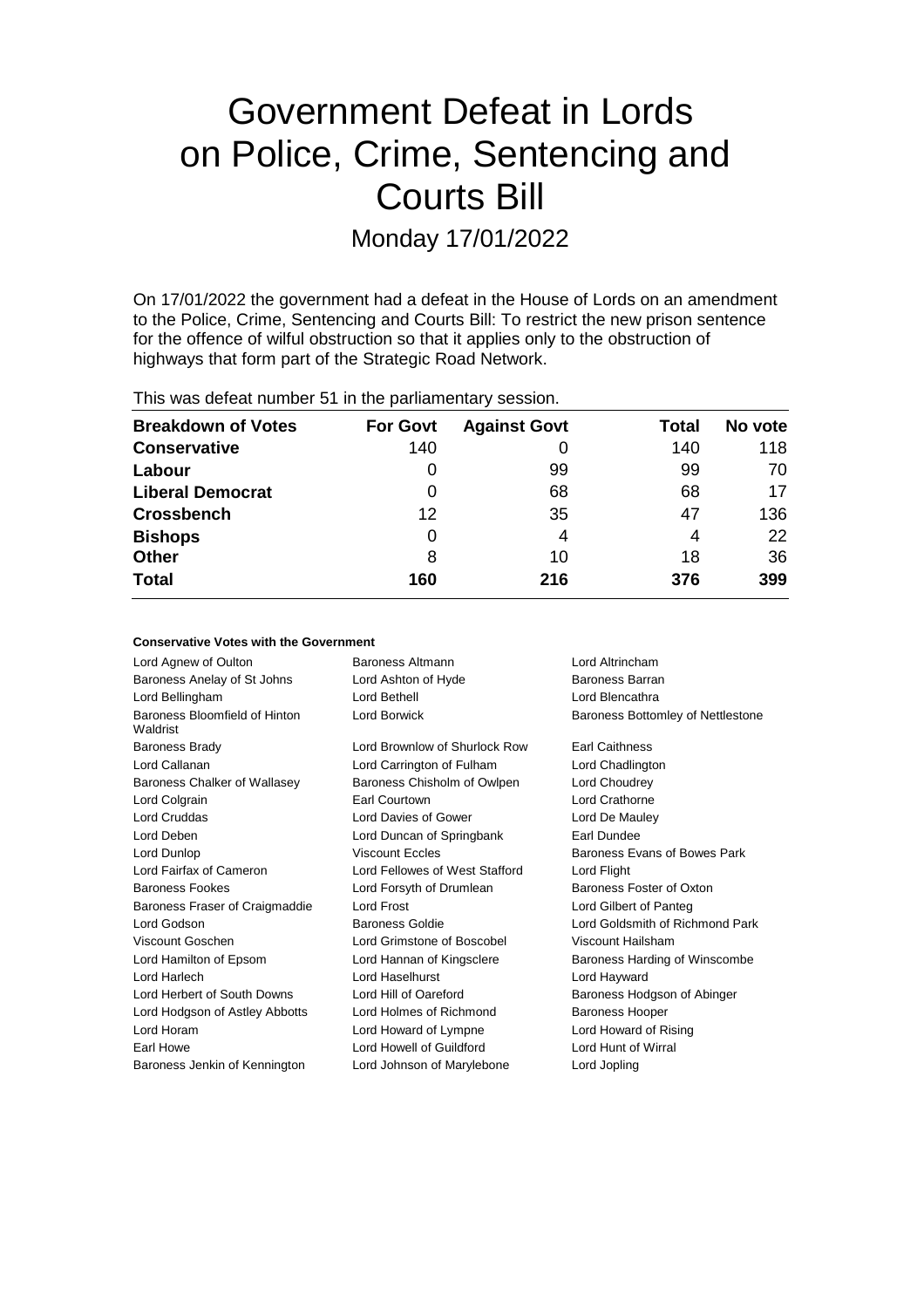Lord Kamall Lord Kirkhope of Harrogate Lord Lamont of Lerwick Lord Lancaster of Kimbolton Lord Lansley Lord Leigh of Hurley Lord Lexden Lord Lilley Earl Lindsay Lord Lingfield Earl Liverpool Lord Mancroft Baroness Manzoor **Lord Marlesford** Lord Marlesford Lord McInnes of Kilwinning Baroness McIntosh of Pickering Lord McLoughlin Lord Mendoza Baroness Meyer **Baroness Mobarik Baroness Mobarik** Baroness Morgan of Cotes Lord Moylan **Lord Moynihan** Lord Moynihan **Baroness Neville-Jones** Baroness Noakes Lord Northbrook Lord Norton of Louth Lord Offord of Garvel Lord Parkinson of Whitley Bay Lord Pickles Baroness Pidding **Lord Polak** Lord Polak Lord Popat Lord Reay Lord Ribeiro Lord Robathan Baroness Sanderson of Welton Lord Sandhurst Lord Sarfraz Baroness Sater **Baroness Scott of Bybrook** Lord Selkirk of Douglas Lord Sharpe of Epsom Lord Sherbourne of Didsbury Lord Shinkwin Lord Smith of Hindhead Baroness Stedman-Scott Lord Sterling of Plaistow Lord Stewart of Dirleton Baroness Stowell of Beeston Lord Strathclyde Baroness Stroud Lord Taylor of Holbeach Viscount Trenchard Lord True Lord Udny-Lister Lord Vaizey of Didcot Baroness Vere of Norbiton Baroness Verma Lord Wakeham Lord Wei Lord Wharton of Yarm Lord Willetts Baroness Williams of Trafford Lord Wolfson of Tredegar Baroness Wyld Lord Young of Cookham Viscount Younger of Leckie

Baroness Neville-Rolfe Baroness Newlove Baroness Nicholson of Winterbourne

#### **Conservative Votes against the Government**

#### **Labour Votes with the Government**

# **Labour Votes against the Government**

Baroness Adams of Craigielea Lord Adonis **Baroness Amos** Baroness Amos

Lord Anderson of Swansea Baroness Andrews Bachdrews Lord Bach Baroness Bakewell Lord Bassam of Brighton Lord Berkeley Baroness Blake of Leeds Baroness Blower Baroness Blower Lord Boateng Lord Bradley **Lord Bragg Baroness Bryan of Partick Baroness Bryan of Partick** Lord Campbell-Savours Lord Carter of Coles Lord Cashman Lord Clark of Windermere Lord Coaker Lord Collins of Highbury Baroness Corston Lord Cunningham of Felling Lord Davidson of Glen Clova Lord Davies of Brixton Baroness Donaghy Baroness Drake Lord Dubs Lord Elder Lord Falconer of Thoroton Baroness Golding Lord Grantchester Lord Hacking Lord Hain Viscount Hanworth Lord Harris of Haringey Baroness Hayman of Ullock Baroness Hayter of Kentish Town Baroness Healy of Primrose Hill Lord Hendy **Baroness Henig** Lord Howarth of Newport Lord Hunt of Kings Heath Baroness Jones of Whitchurch Lord Kennedy of Southwark Baroness Kennedy of The Shaws Lord Khan of Burnley **Baroness Kingsmill** Lord Knight of Weymouth Baroness Lawrence of Clarendon Lord Lennie Lord Levy **Lord Light Lord Light Lord Light Lord Light Lord Light Lord Light Lord Light Lord Light Lord Light Lord Light Lord Light Lord Light Lord Light Lord Light Lord Light Lord Light Lord Light Lord Light Lord Light Lo** Baroness Lister of Burtersett Baroness Mallalieu Lord Mandelson Baroness McIntosh of Hudnall Lord McNicol of West Kilbride Baroness Merron Lord Mitchell Lord Monks Baroness Morris of Yardley Baroness Osamor Baroness Pitkeathley Lord Ponsonby of Shulbrede Baroness Quin Baroness Rebuck Baroness Ritchie of Downpatrick Lord Robertson of Port Ellen Lord Rooker Lord Rosser Baroness Royall of Blaisdon Baroness Sherlock **Baroness Sherlock** Lord Sikka

Baroness Chakrabarti Viscount Chandos Baroness Chapman of Darlington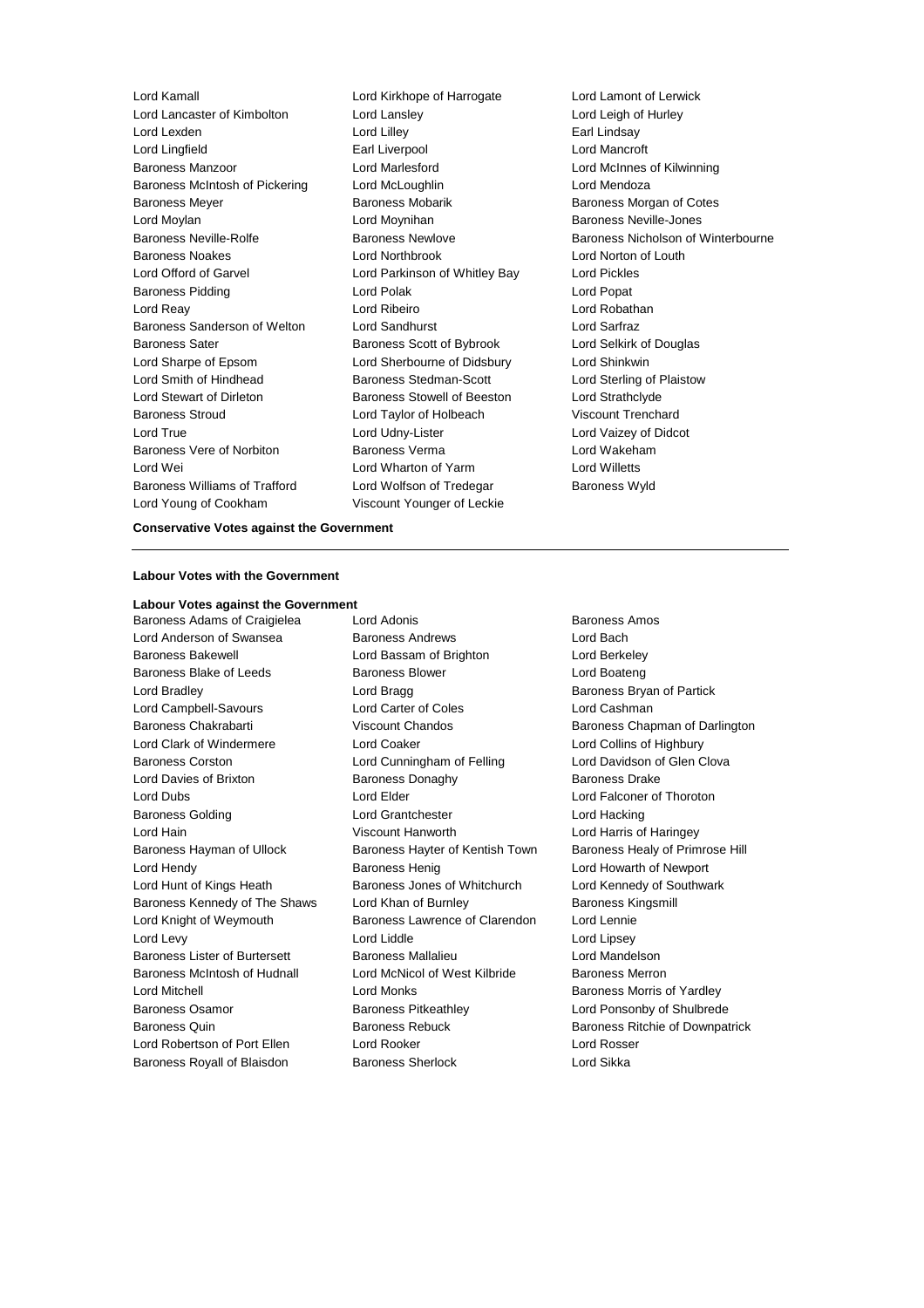Baroness Smith of Basildon Lord Snape Viscount Stansgate Baroness Taylor of Bolton Baroness Thornton Lord Tomlinson Lord Touhig Lord Triesman Lord Tunnicliffe Baroness Warwick of Undercliffe Lord Watson of Invergowrie Lord Watts Lord West of Spithead **Baroness Whitaker** Lord Whitty Baroness Wilcox of Newport Lord Winston Lord Wood of Anfield Lord Woodley Lord Young of Norwood Green Baroness Young of Old Scone

# **Liberal Democrat Votes with the Government**

#### **Liberal Democrat Votes against the Government**

|                                    |                                  | Mandeville         |
|------------------------------------|----------------------------------|--------------------|
| Baroness Barker                    | Lord Beith                       | Baroness B         |
| Baroness Bonham-Carter of Yarnbury | <b>Baroness Brinton</b>          | Lord Bruce         |
| Lord Burnett                       | <b>Baroness Burt of Solihull</b> | Lord Campb         |
| Lord Clement-Jones                 | Lord Dholakia                    | Baroness F         |
| Lord Foster of Bath                | Lord Fox                         | <b>Baroness G</b>  |
| Lord German                        | Earl Glasgow                     | Lord Godda         |
| <b>Baroness Grender</b>            | <b>Baroness Hamwee</b>           | Baroness Ha        |
| <b>Baroness Humphreys</b>          | Lord Hussain                     | Baroness H         |
| Baroness Janke                     | <b>Baroness Jolly</b>            | Lord Jones         |
| Baroness Kramer                    | Lord Lee of Trafford             | <b>Lord McNall</b> |
| Lord Newby                         | <b>Baroness Northover</b>        | Lord Oates         |
| Lord Paddick                       | Lord Palmer of Childs Hill       | <b>Baroness Pa</b> |
| Baroness Pinnock                   | Lord Purvis of Tweed             | Baroness Ra        |
| Lord Razzall                       | Lord Redesdale                   | Lord Rennar        |
| Baroness Scott of Needham Market   | Lord Scriven                     | Lord Sharke        |
| Baroness Sheehan                   | Lord Shipley                     | <b>Baroness S</b>  |
| Lord Stephen                       | Lord Stoneham of Droxford        | <b>Lord Storey</b> |
| Lord Strasburger                   | <b>Lord Stunell</b>              | Baroness S         |
| Lord Taverne                       | Lord Teverson                    | Lord Thoma         |
| Baroness Thomas of Winchester      | <b>Baroness Thornhill</b>        | Viscount Th        |
| Lord Tope                          | Baroness Tyler of Enfield        | Lord Wallac        |
| Baroness Walmsley                  | Lord Willis of Knaresborough     |                    |
|                                    |                                  |                    |

Lord Addington Lord Allan of Hallam Baroness Bakewell of Hardington **Mandeville** Baroness Benjamin Lord Bruce of Bennachie Solihull **Lord Campbell of Pittenweem** Baroness Featherstone Baroness Garden of Frognal Lord Goddard of Stockport ee Baroness Harris of Richmond Baroness Hussein-Ece Lord Jones of Cheltenham ord **Lord McNally** ver **Lord Oates** hilds Hill **Baroness Parminter** veed Baroness Randerson Lord Rennard Lord Sharkey Baroness Smith of Newnham **Baroness Suttie** Lord Thomas of Gresford Baroness Thomas of Winchester Baroness Thornhill Viscount Thurso of Enfield Lord Wallace of Saltaire

#### **Crossbench Votes with the Government**

Lord Brown of Eaton-under-Heywood Earl Clancarty **Viccount Craigavon** Baroness D'Souza **Baroness Falkner of Margravine** Baroness Finlay of Llandaff Lord Hogan-Howe Lord Judge Lord Pannick Lord Walney Baroness Watkins of Tavistock Viscount Waverley

**Crossbench Votes against the Government** Lord Aberdare Lord Alton of Liverpool Lord Anderson of Ipswich Lord Berkeley of Knighton **Lord Best** Baroness Boycott Baroness Bull Baroness Campbell of Surbiton Lord Carlile of Berriew Baroness Cavendish Little Venice Viscount Colville of Culross Baroness Coussins Lord Crisp Lord Freyberg Baroness Grey-Thompson Lord Hannay of Chiswick **Baroness Hayman** Baroness Hollins Baroness Hunt of Bethnal Green Lord Kerr of Kinlochard Lord Kerslake Baroness Kidron Lord Macdonald of River Glaven Baroness Masham of Ilton Baroness Morgan of Drefelin Baroness Neuberger Baroness O'Loan Baroness Prashar **Lord Ricketts** Lord Ricketts **Lord Russell of Liverpool** Lord Thomas of Cwmgiedd Lord Turner of Ecchinswell Buke of Wellington Baroness Wheatcroft **Baroness Worthington**